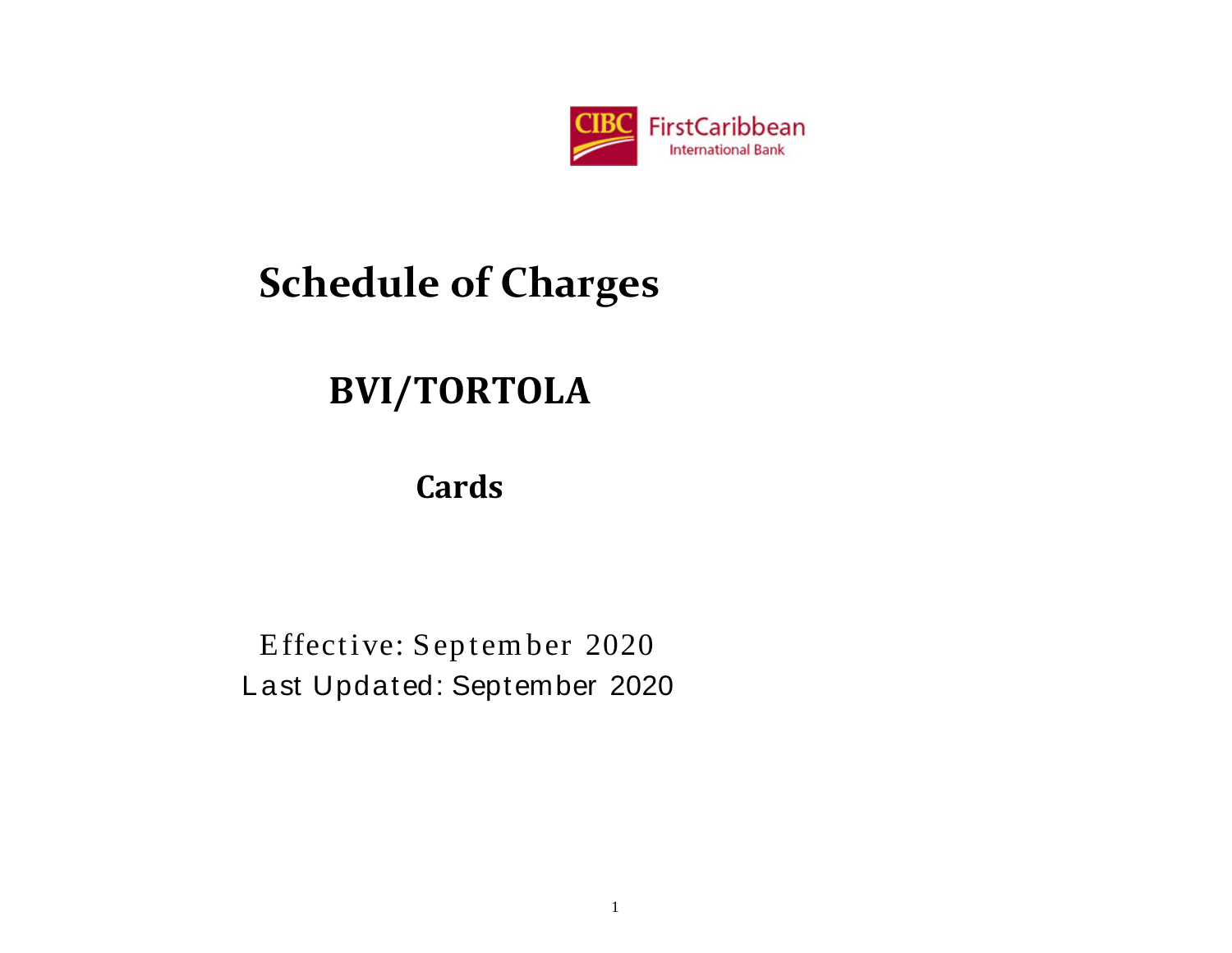

## **CONTENTS**

## **3 PERSONAL CREDIT CARD ACCOUNTS - USD CURRENCY**

**4 COMMERCIAL/BUSINESS CREDIT CARD - USD CURRENCY**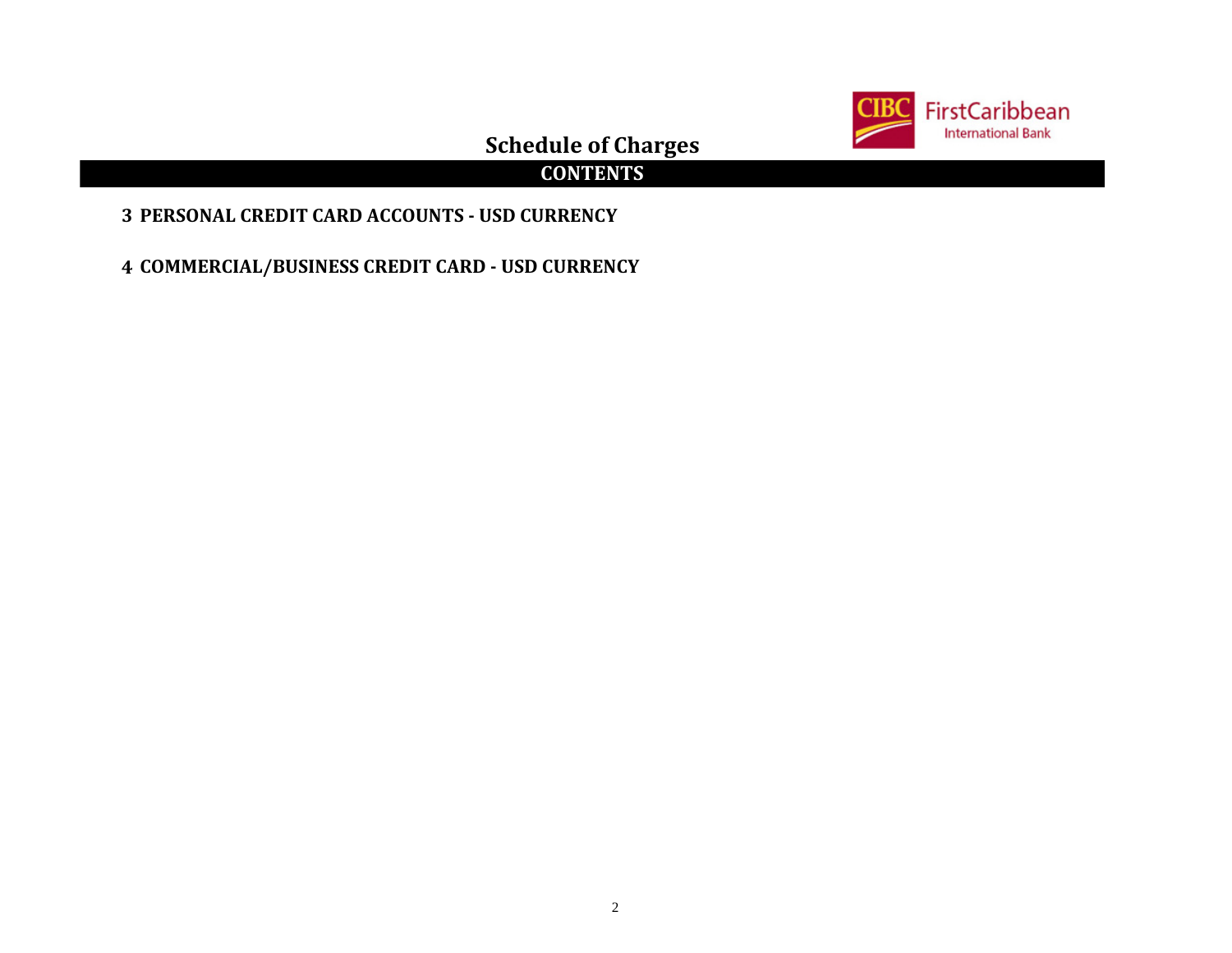

#### **PERSONAL CREDIT CARDS - USD CURRENCY**

| <b>VISA Cash Back</b>                      |         |                        |
|--------------------------------------------|---------|------------------------|
| <b>Annual Fee</b>                          |         | <b>Annual Fee</b>      |
| Primary                                    | \$0.00  | Primary                |
| <b>Additional Cardholder</b>               | \$0.00  | <b>Additional Card</b> |
| <b>Other Card Fees</b>                     |         | <b>Other Card Fees</b> |
| Cash Advance Fee (% of Transaction Amount) | 3%      | Cash Advance F         |
| Card Replacement Fee                       | \$20.00 | Card Replacem          |
| Late Payment Fee                           | \$50.00 | Late Payment F         |
| Overlimit Fee                              | \$40.00 | Overlimit Fee          |
| <b>Returned Cheque Fee</b>                 | \$40.00 | <b>Returned Cheq</b>   |
| <b>Replacement Statement</b>               | \$5.00  | Replacement S          |
| Retrieval of items                         | \$5.00  | Retrieval of iter      |
| Rush/Instant Card                          | \$50.00 | Rush/Instant Ca        |
| <b>Emergency Payment</b>                   | \$5.00  | <b>Emergency Pay</b>   |
| Auto-payment Non-Sufficient Funds (NSF)    | \$5.00  | Auto-payment           |
| <b>Interest Rates</b>                      |         | <b>Interest Rates</b>  |
| Purchase                                   | 19%     | Purchase               |
| Cash Advance                               | 24%     | Cash Advance           |
| Late Payment                               | 24%     | Late Payment           |

| <b>VISA GOLD</b>                           |         | <b>BRITIS</b>                |
|--------------------------------------------|---------|------------------------------|
| <b>Annual Fee</b>                          |         | Annual Fee (1st Year waived) |
| Primary                                    | \$85.00 | Primary                      |
| <b>Additional Cardholder</b>               | \$45.00 | <b>Additional Cardholder</b> |
| <b>Other Card Fees</b>                     |         | <b>Other Card Fees</b>       |
| Cash Advance Fee (% of Transaction Amount) | 3%      | Cash Advance Fee (% of Trans |
| Card Replacement Fee                       | \$20.00 | Card Replacement Fee         |
| Late Payment Fee                           | \$50.00 | Late Payment Fee             |
| Overlimit Fee                              | \$40.00 | Overlimit Fee                |
| <b>Returned Cheque Fee</b>                 | \$40.00 | <b>Returned Cheque Fee</b>   |
| <b>Replacement Statement</b>               | \$5.00  | <b>Replacement Statement</b> |
| Retrieval of items                         | \$5.00  | Retrieval of items           |
| Rush/Instant Card                          | \$50.00 | Rush/Instant Card            |
| <b>Emergency Payment</b>                   | \$5.00  | <b>Emergency Payment</b>     |
| Auto-payment Non-Sufficient Funds (NSF)    | \$5.00  | Auto-payment Non-Sufficient  |
| <b>Interest Rates</b>                      |         | <b>Interest Rates</b>        |
| Purchase                                   | 19%     | Purchase                     |
| Cash Advance                               | 24%     | Cash Advance                 |
| Late Payment                               | 24%     | Late Payment                 |

| <b>VISA Cash Back</b>                      |         | <b>VISA PLATINUM</b>                       |          |
|--------------------------------------------|---------|--------------------------------------------|----------|
| nual Fee                                   |         | <b>Annual Fee</b>                          |          |
| Primary                                    | \$0.00  | Primary                                    | \$150.00 |
| <b>Additional Cardholder</b>               | \$0.00  | <b>Additional Cardholder</b>               | \$75.00  |
| her Card Fees                              |         | <b>Other Card Fees</b>                     |          |
| Cash Advance Fee (% of Transaction Amount) | 3%      | Cash Advance Fee (% of Transaction Amount) | 3%       |
| Card Replacement Fee                       | \$20.00 | Card Replacement Fee                       | Free     |
| Late Payment Fee                           | \$50.00 | Late Payment Fee                           | \$50.00  |
| Overlimit Fee                              | \$40.00 | Overlimit Fee                              | \$40.00  |
| <b>Returned Cheque Fee</b>                 | \$40.00 | <b>Returned Cheque Fee</b>                 | \$40.00  |
| Replacement Statement                      | \$5.00  | <b>Replacement Statement</b>               | \$5.00   |
| Retrieval of items                         | \$5.00  | Retrieval of items                         | \$5.00   |
| Rush/Instant Card                          | \$50.00 | Rush/Instant Card                          | \$50.00  |
| <b>Emergency Payment</b>                   | \$5.00  | <b>Emergency Payment</b>                   | \$5.00   |
| Auto-payment Non-Sufficient Funds (NSF)    | \$5.00  | Auto-payment Non-Sufficient Funds (NSF)    | \$5.00   |
| erest Rates                                |         | <b>Interest Rates</b>                      |          |
| Purchase                                   | 19%     | Purchase                                   | 18%      |
| Cash Advance                               | 24%     | Cash Advance                               | 23%      |
| Late Payment                               | 24%     | Late Payment                               | 23%      |

| <b>VISA GOLD</b>                           |         | <b>BRITISH AIRWAYS VISA PLATINUM</b>       |          |
|--------------------------------------------|---------|--------------------------------------------|----------|
| nual Fee                                   |         | Annual Fee (1st Year waived)               |          |
| Primary                                    | \$85.00 | Primary                                    | \$135.00 |
| <b>Additional Cardholder</b>               | \$45.00 | <b>Additional Cardholder</b>               | \$65.00  |
| her Card Fees                              |         | <b>Other Card Fees</b>                     |          |
| Cash Advance Fee (% of Transaction Amount) | 3%      | Cash Advance Fee (% of Transaction Amount) | 3%       |
| Card Replacement Fee                       | \$20.00 | Card Replacement Fee                       | Free     |
| Late Payment Fee                           | \$50.00 | Late Payment Fee                           | \$50.00  |
| Overlimit Fee                              | \$40.00 | Overlimit Fee                              | \$40.00  |
| Returned Cheque Fee                        | \$40.00 | Returned Cheque Fee                        | \$40.00  |
| Replacement Statement                      | \$5.00  | <b>Replacement Statement</b>               | \$5.00   |
| Retrieval of items                         | \$5.00  | Retrieval of items                         | \$5.00   |
| Rush/Instant Card                          | \$50.00 | Rush/Instant Card                          | \$50.00  |
| <b>Emergency Payment</b>                   | \$5.00  | <b>Emergency Payment</b>                   | \$5.00   |
| Auto-payment Non-Sufficient Funds (NSF)    | \$5.00  | Auto-payment Non-Sufficient Funds (NSF)    | \$5.00   |
| erest Rates                                |         | <b>Interest Rates</b>                      |          |
| Purchase                                   | 19%     | Purchase                                   | 18%      |
| Cash Advance                               | 24%     | Cash Advance                               | 23%      |
| Late Payment                               | 24%     | Late Payment                               | 23%      |